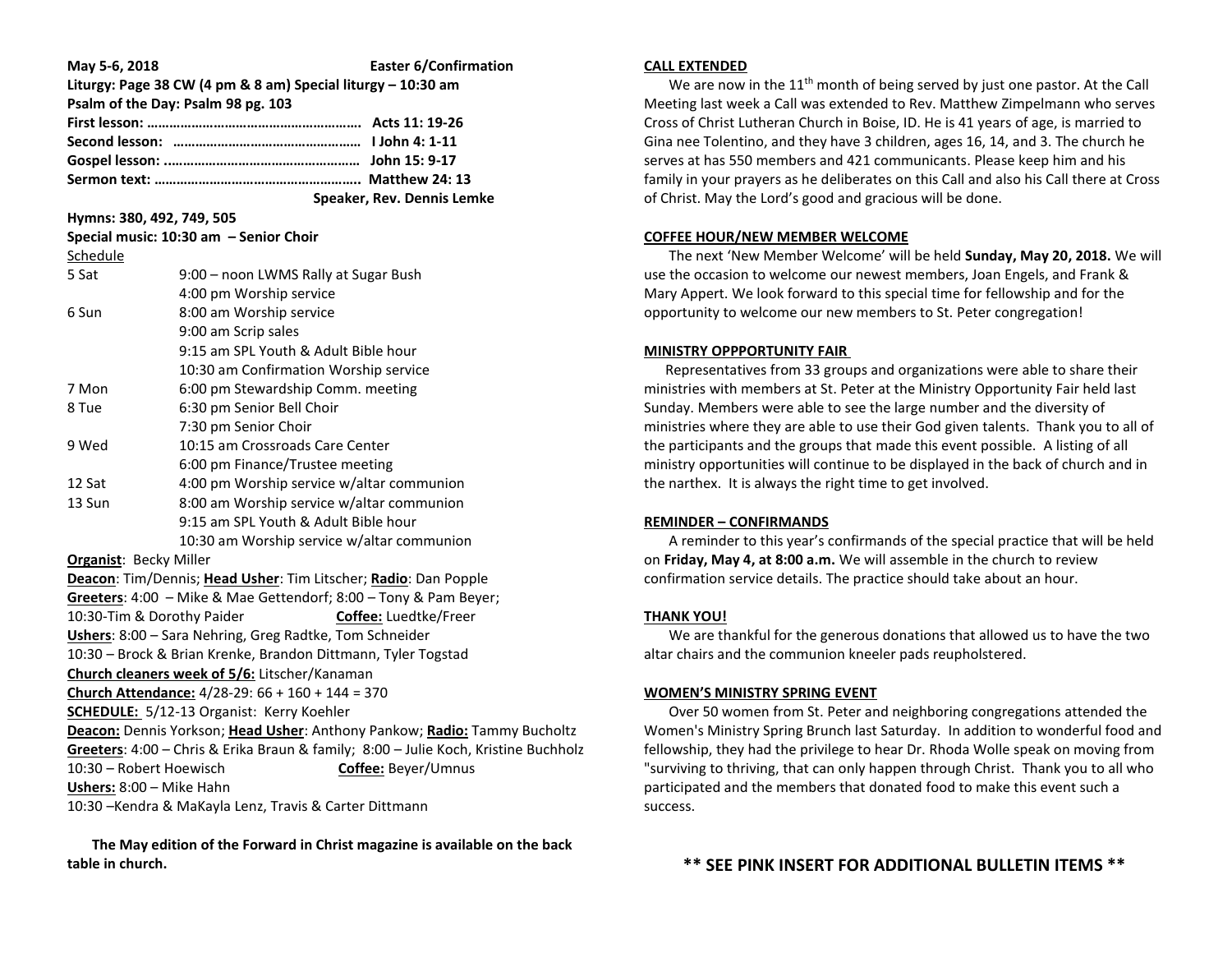# **HIGHLIGHTS FROM ANNUAL VOTERS MEETING (April 25, 2018)**

**\*Membership Changes –** We welcome as new members Frank and Mary Appert who have joined by 'Profession of Faith', and Chris and Erika Braun and their children, Max & Anya, who joined by 'Adult Confirmation'.

**\*Board of Education –** Mrs. Marilyn Schwanke, Mrs. Carrie Kolz, and Mrs. Judy Lemke are retiring at the end of this school year. A retirement party is scheduled for June 24th; the School Board is changing the 4K/Remedial position from a Called position to a hired position.

**\*Trustees –** Work continues on remodeling/upgrading of the Main Street parsonage.

**\*Technology –** The sound system in the church is scheduled for upgrading in the next week or two. New speakers for the front of the sanctuary have arrived and will soon be installed.

**\*Call Update –** A Call was extended to Rev. Matthew Zimpelmann of Cross of Christ Lutheran Church, Boise, ID. Discussion was also held on calling two pastors at this time, instead of just one. The motion passed to request a graduate from the Seminary from the Assignment Committee.

**\*Elections –** The following were elected: President – Steve Prillwitz; Secretary – Dallas Kolz; Deacon – Anthony Pankow; Trustee – Bob Schumacher; School Board member – Richard Rupno; Visiting Elders – Greg Radtke, Darren Carson, Dan Nehring. Since there were not enough nominees for Head Usher, the vote for Head Usher will be delayed for a future voters meeting.

# **CONTRIBUTION UPDATE**

| Month           | Need YTD | Rec'd YTD | YTD over/short |
|-----------------|----------|-----------|----------------|
| G/F Apr.        | 535.700  | 519.431   | $(-16, 269)$   |
| <b>Missions</b> | 53,328   | 53.617    | 289            |

 **The following infants were baptized on April 29, 2018: Waylon M. Faulks, son of Jon & Crystal Faulks, and Sydney W. Faulks, son of Joe & Lindsay Faulks. "Whoever believes and is baptized will be saved." Mark 16:16.**

 **Charles Baehman, age 68, died on April 25, 2018. His graveside service was held on April 30th. May the Lord graciously comfort the survivors.**

 **Given in memory of Sandy Schneider: \$130.00 to St. Peter Debt retirement fund.**

 **Given in memory of Bryan Peters: \$15.00 to St. Peter Student Assistance fund.**

 **The Ladies Aid asks that you please pick up any pans or dishes that you may have left in the kitchen.** 

# **\*\* ADDITIONAL BULLETIN ITEMS \*\***

### **EXAMINATION/CONFIRMATION**

 The examination of our eighth grade confirmation class will take place this coming **Thursday, May 3, at 6:30 p.m.** Pictures will be taken immediately after the examination. We invite all of our members to come to this examination. What a wonderful time to review the teachings of Holy Scripture! The Confirmation Service will be held on **Sunday, May 6, at 10:30 a.m.** Those being confirmed this year are: Quinn Dittmann, Nathan Hempel, Alison Kaminske, Megan McGlin, Bailey Mitchell, John Mueller, Erica Olson, Raine Radtke, Brianne Rodencal, Samantha Smith, Hailey Sych, Emma Vallery. A reminder to the parents of our eighth graders that the final cost for flowers and dry cleaning of the gowns has been determined. The total cost per student is **\$21.50 payable to St. Peter Lutheran Church by May 3, 2018.**

# **WEYMONT FOOD PANTRY COLLECTION**

 The food pantry collection has come to an end. Thank you all for making the collection so successful. Hungry families in the W/F School District appreciate your generosity.

# **Volunteer(s) Needed**

 **Weymont Food Pantry is looking for a person or two to pick up produce and bakery in New London the 4th Saturday of every month. The volunteer would go to the Festival Food and Piggly Wiggly stores to pick up the boxes that are ready to go to the pantry. The boxes are then taken to the pantry and refrigerated. Phyllis Koch will go with the volunteer at first until they feel comfortable to go alone. If this sounds like a good opportunity to serve in the community, call Phyllis at (920)867-3026.**

# **NEWS FROM LWMS**

 **1** – CAMM (Central Africa Medical Missions) in Malawi and Zambia is once again requesting **SMALL (ONLY 2 ½ inch long)** plastic pill bottles. These are used to send home salves, creams and ointments with clinic patients. These are being collected in a box in the narthex for a couple of months. (please wash and remove labels.) The CAMM Committee will inform us when it is the right time to send them in.

 **2** – St. Peter LWMS is sponsoring a Spring Mission Project. A colorful collection of Bible Stories in Pictures has been published in 10 languages by Multi Language Publications. Napali and Urdu (Pakistan) versions are being added. 164 Bible stories are being created in digital format for *Academa Cristo*, (website for Central and South American Nations) which has had 2.4 million visitors. From Facebook and the website, the digital pictorial Bible stories can be downloaded to phones, tablets, etc. You can be part of this exciting project by leaving a *financial contribution* in the container provided in the Narthex, or on the back table in church. May the Lord bless this mission endeavor!